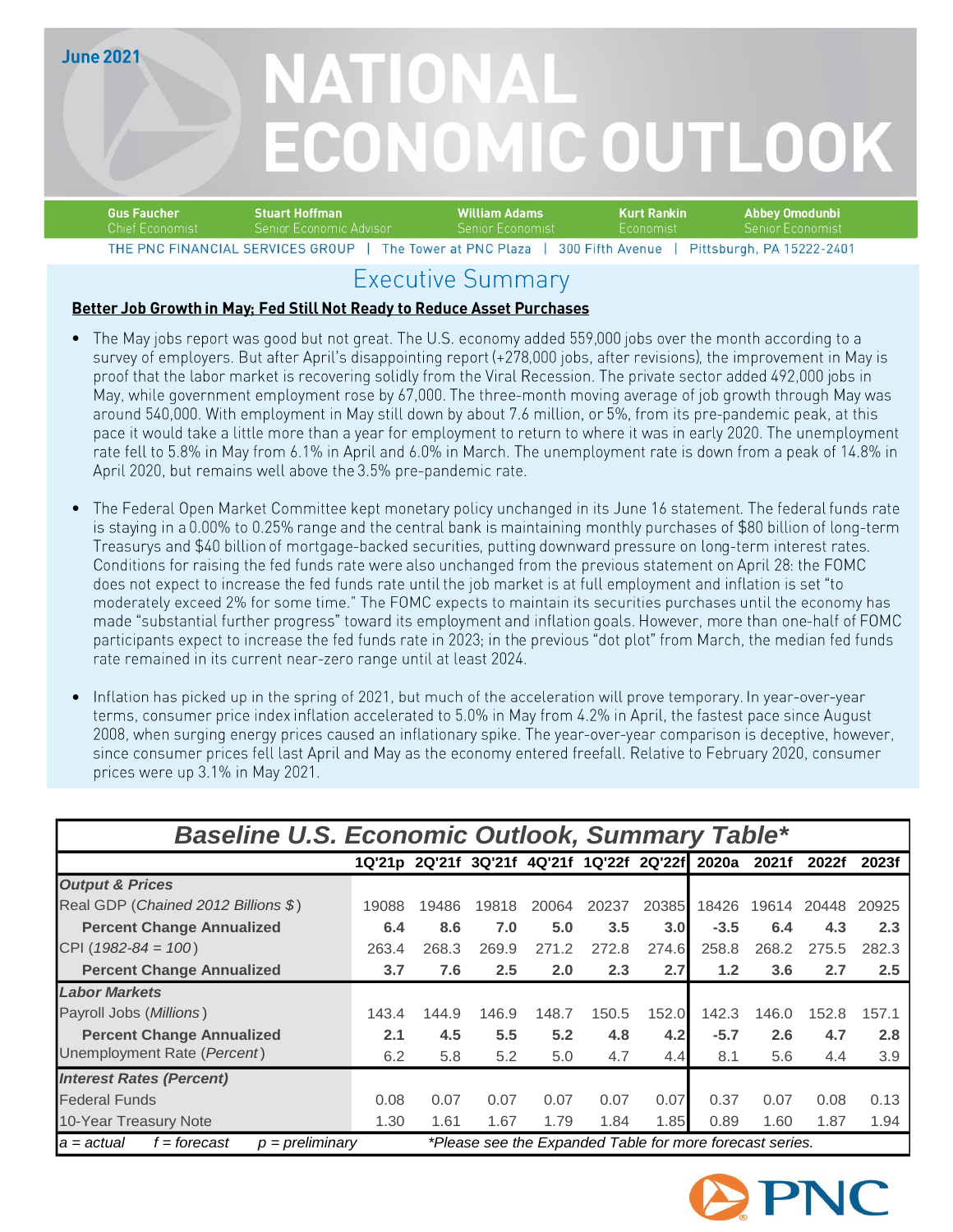

#### Labor Supply Shortages, Production Problems Will Fade Later This Year

The U.S. economy is growing very strongly in mid-2021; PNC expects real GDP growth of almost 9% at an annual rate in the second quarter. But there are some constraints on current growth. Many employers are complaining about worker shortages. And the pandemic, steep U.S. and global recessions last year, and rapid recoveries this year have resulted in shortages of many goods, including critical inputs. However, labor supply should pick back up over the rest of 2021, and supply chain problems will also abate, allowing for a strong economic recovery well into 2022.

The pandemic caused an enormous contraction in the U.S. labor force, from which it has only partially recovered. The number of adults either working or looking for work fell by 8 million, or 5%, between February and April 2020. There was a strong rebound in the labor force in the summer of 2020, with an increase of around 5.5 million as the economy reopened, but since then its recovery has stalled. As of May 2021 the labor force is still about 3.5 million (2%) below its pre-pandemic level. This has made it difficult for some businesses to hire and keep up with recovering demand for their goods and services. A number of factors are weighing on labor force growth: concern about catching the coronavirus, childcare responsibilities, and more generous unemployment insurance benefits that have discouraged some from returning to work. But these factors should fade over the rest of the year. In particular, some states are already dropping the extra \$300 per week in unemployment benefits, and they are set to expire nationally in September. In addition, rising pay will induce greater labor supply.

There are also shortages of some goods and services due to strong demand and production bottlenecks. Consumers are using their stimulus payments to buy many more goods than they did before the pandemic. Firms are trying to increase production to keep up, but are having difficulty sourcing supplies. Shortages have been particularly acute for semiconductors and residential building materials. Strong demand for electronics has resulted in a shortage of semiconductors, which is difficult to alleviate because chip fabrication plants have very long lead times and are incredibly expensive to build. The chip shortage, in turn, has forced some automakers to cut production even though demand for new cars is very strong. A surge in residential construction has led to very strong demand for building materials such as lumber. Homebuilding was much lower in the decade before the pandemic, leading to reduced manufacturing capacity for lumber and other materials. As a result sawmills and other suppliers have been unable to keep up with demand, causing shortages. In addition, a fast rebound in global trade volumes has led to transportation problems, such as lengthy port delays and trucking shortages. All of this is weighing on production, pushing inventories very low, and allowing businesses to push through price increases, adding to inflation pressures.

These shortages will work themselves out over the rest of 2021. Higher prices are discouraging some demand, and are also encouraging producers to expand capacity. The initial surge in demand for many goods will fade as consumers spend down their stimulus savings. Household spending growth will also shift to services, rather than goods, as consumers feel more comfortable going out. And transportation bottlenecks will abate as supply chains normalize. As a result shortages will dissipate and some inflationary pressures will reverse themselves later this year.

The outlook for the U.S. economy remains extremely positive. With vaccinations leading to a big drop in coronavirus cases and states relaxing or entirely dropping their restrictions, consumers will be freely spending their stimulus payments over the next couple of years. Strong homebuilding and business investment will also support economic growth in 2021 and 2022, as will a declining trade deficit. Real GDP will surpass its pre-recession peak in the second quarter of this year, and increase almost 7% from the fourth quarter of 2020 to the fourth quarter of 2021, with above-trend growth of around 3% over the same period in 2022. Monthly job growth will average around 600,000 through the rest of the year, and employment will return to its pre-pandemic level in the spring of 2022. The unemployment rate will continue to fall, to around 5% by the end of this year, and to around 4% by the end of next year. PNC does not expect the next increase in the fed funds rate until mid-2023.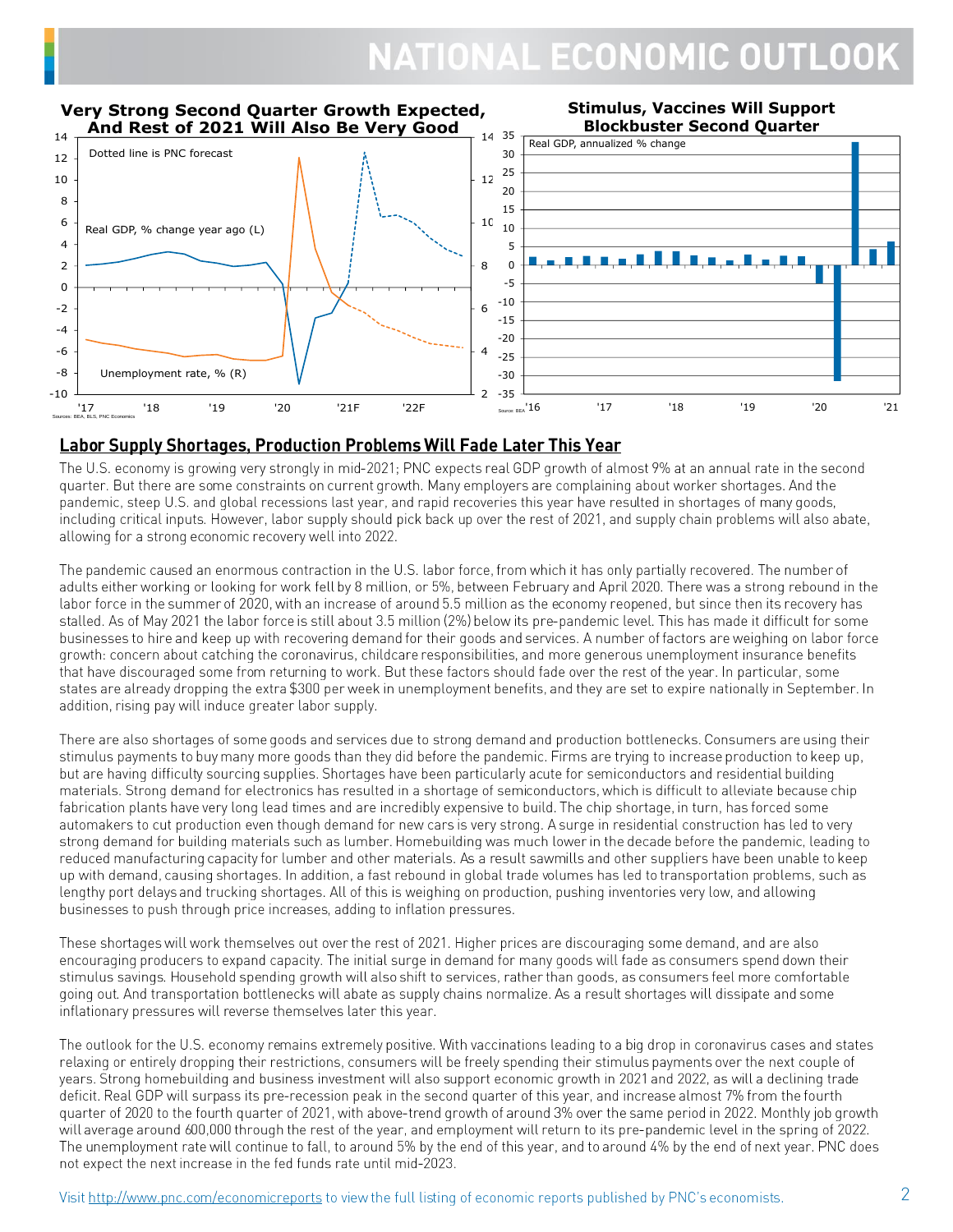

**With Reopening of Economy, Service Industries Are Leading Job Growth**



**Fed Recommits to Purchases of Long-Term Securities**



Source: Federal Reserve

**Federal Stimulus Spending Is Driving the Recovery**



**Much Weaker Wage Growth as Low-Wage** 



**Stimulus Payments Driving Record Consumer Spending Growth**



Visit http://www.pnc.com/economicreports to view the full listing of economic reports published by PNC's economists.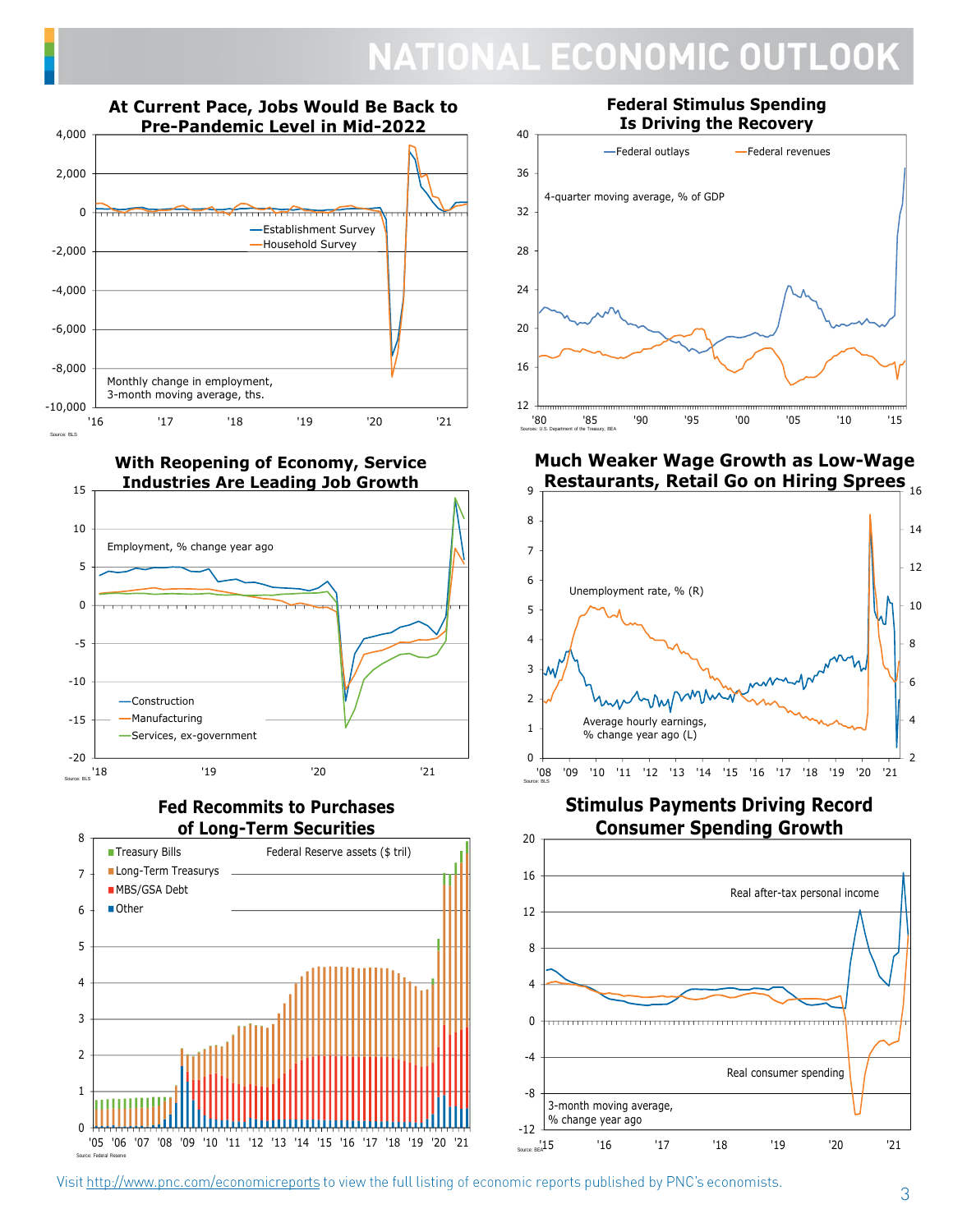

Visit http://www.pnc.com/economicreports to view the full listing of economic reports published by PNC's economists.